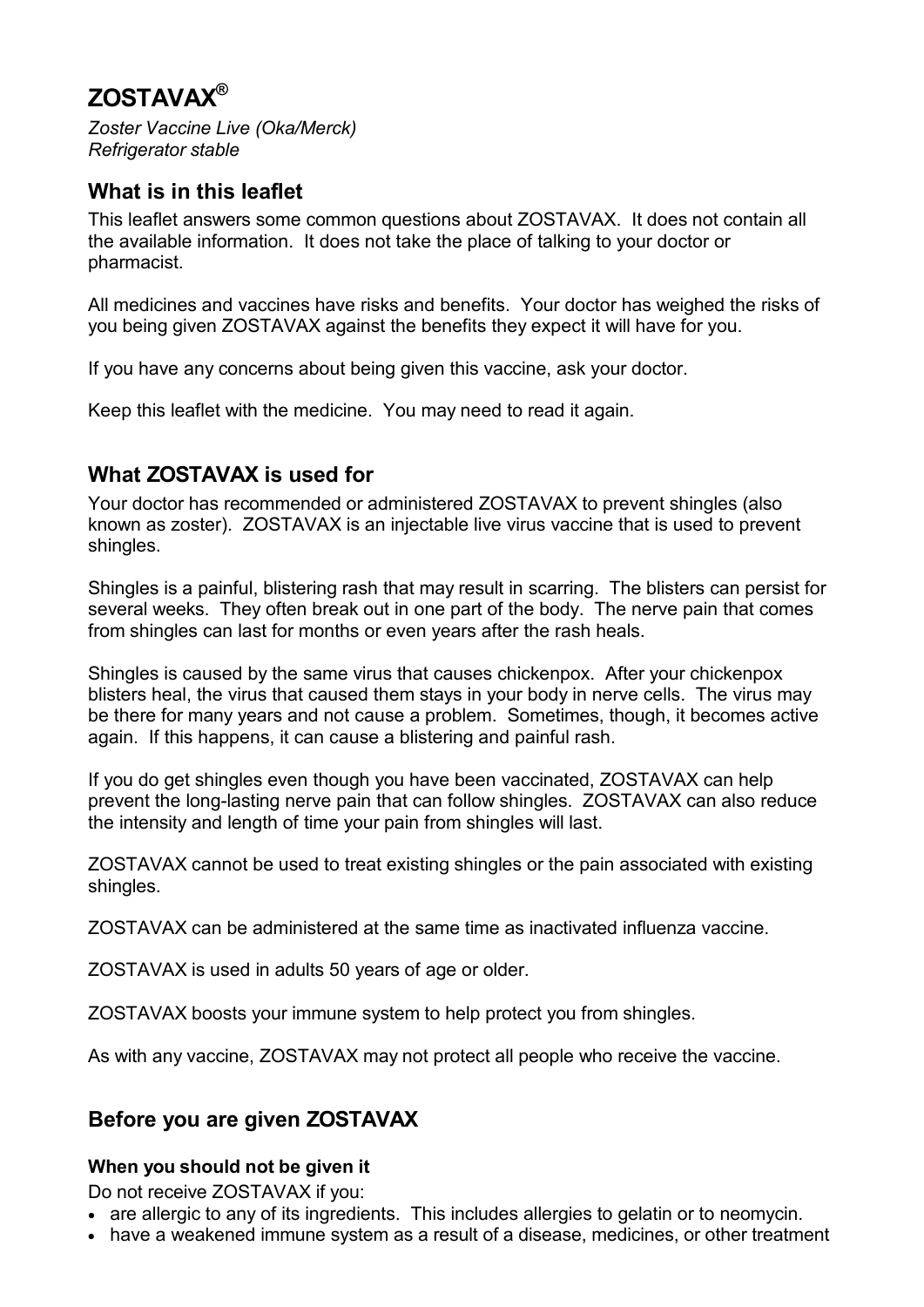- have active TB (tuberculosis) that is not being treated
- are pregnant.

### **Before you are given it**

Tell your doctor if you:

- have or have had any medical problems
- are taking or have taken any medications that might weaken your immune system
- have any allergies including allergies to gelatin or neomycin
- have a fever
- have HIV infection.

### **Use in pregnancy**

ZOSTAVAX should not be given to pregnant women. Women of child-bearing age should take the necessary precautions to avoid pregnancy for 3 months following vaccination.

#### **Use in breast-feeding**

Inform your doctor or health care provider if you are breast-feeding or intending to breastfeed. Your doctor or health care provider will decide if ZOSTAVAX should be given.

### **Use in Children**

ZOSTAVAX is not recommended for use in children.

### **Can I drive or operate machinery following vaccination with ZOSTAVAX?**

There is no information to suggest that ZOSTAVAX affects the ability to drive or operate machinery.

### **What should I know about the inactive ingredients in ZOSTAVAX?**

Tell your doctor if have ever had an allergic reaction to any of the ingredients before you receive this vaccine.

#### **Can I receive ZOSTAVAX with other vaccines?**

ZOSTAVAX can be given at the same time as the inactivated flu vaccine.

ZOSTAVAX should not be given at the same time as the PNEUMOVAX $^{\circ}$  23 vaccine. For more information about these vaccines, talk to your doctor or health care provider because it may be better to get these vaccines at least 4 weeks apart.

### **How ZOSTAVAX is given**

#### **How much is given**

ZOSTAVAX is given as a single dose by injection.

#### **How it is given**

ZOSTAVAX is given as an injection under the skin (subcutaneously), usually into your upper arm, by a doctor or trained nurse. The vaccine should not be injected directly into a blood vessel (intravascularly).

ZOSTAVAX can be administered at the same time as inactivated influenza vaccine.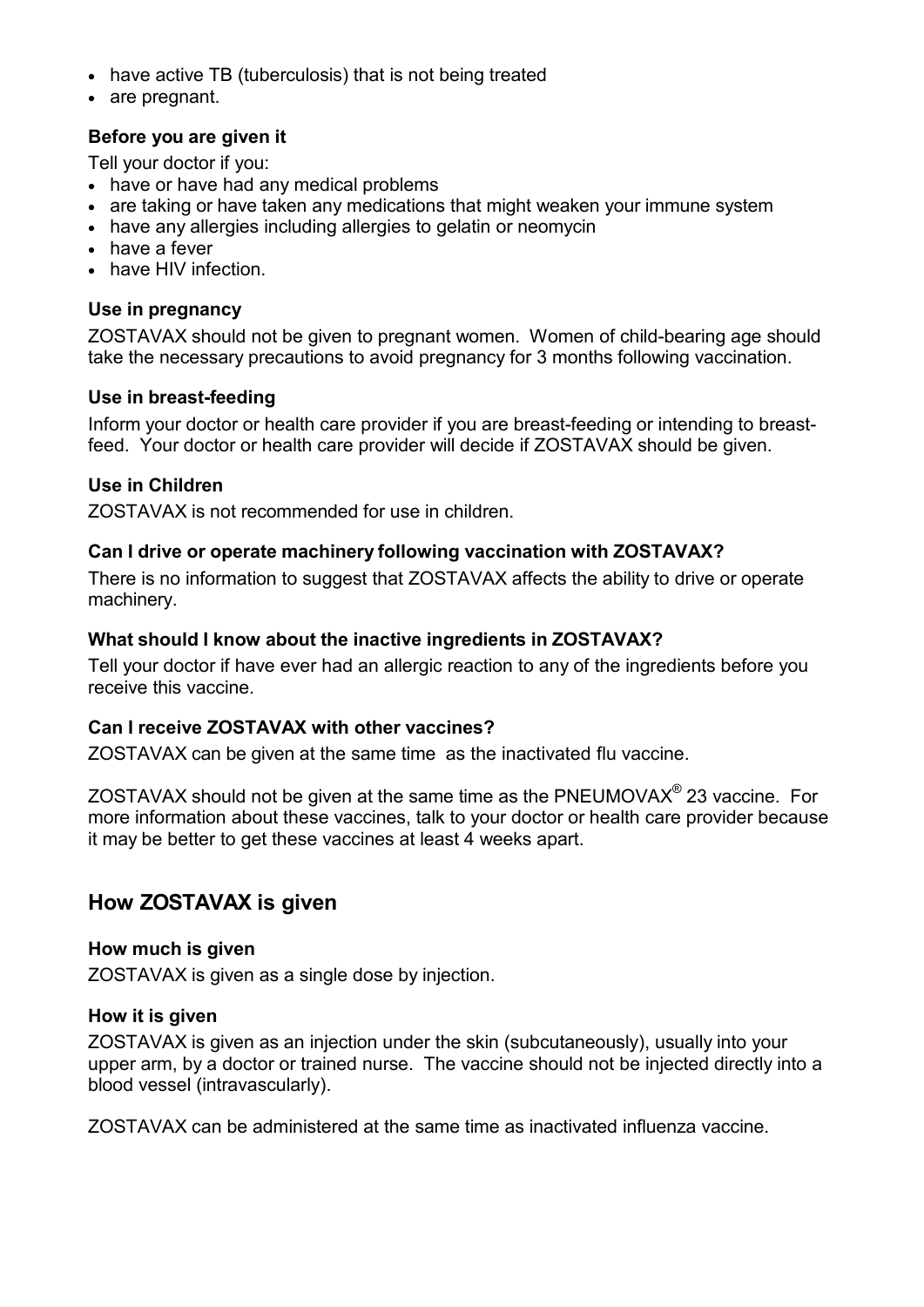# **Adverse Effects**

ZOSTAVAX helps protect most people from shingles, but it may have unwanted adverse effects in a few people. All medicines and vaccines can have adverse effects. Sometimes they are serious, most of the time they are not. You may need medical treatment if you get some of the adverse effects.

Ask your doctor or pharmacist to answer any questions you may have.

In studies, the most common side effects reported were at the injection site. These side effects included:

- redness
- pain
- swelling
- hard lump
- itching
- warmth
- bruising

Other side effects also reported:

- headache
- pain in arm or leg

The following additional side effects have been reported with ZOSTAVAX:

- allergic reactions, which may be serious and may include difficulty in breathing or swallowing. If you have an allergic reaction, call your doctor right away.
- chicken pox
- fever
- hives at the injection site
- joint pain
- muscle pain
- nausea
- rash
- rash at the injection site
- shingles
- swollen glands near the injection site (that may last a few days to a few weeks)
- Guillain-Barré syndrome (muscle weakness, abnormal sensations, tingling in the arms, legs and upper body)
- loss of facial muscle movements

Tell your doctor or pharmacist promptly about any unusual or severe symptoms that develop after you receive ZOSTAVAX. If the condition persists or gets worse, seek medical attention.

Don't be alarmed by this list of possible adverse effects. You may not experience any of them.

### **Storage**

ZOSTAVAX is usually stored in the doctor's surgery or clinic, or at the pharmacy. However if you need to store ZOSTAVAX:

- Keep it where children cannot reach it.
- Keep it in the refrigerator where the temperature is 2 to 8°C or colder.
- Protect from light by keeping it in the original pack until it is time for it to be given.